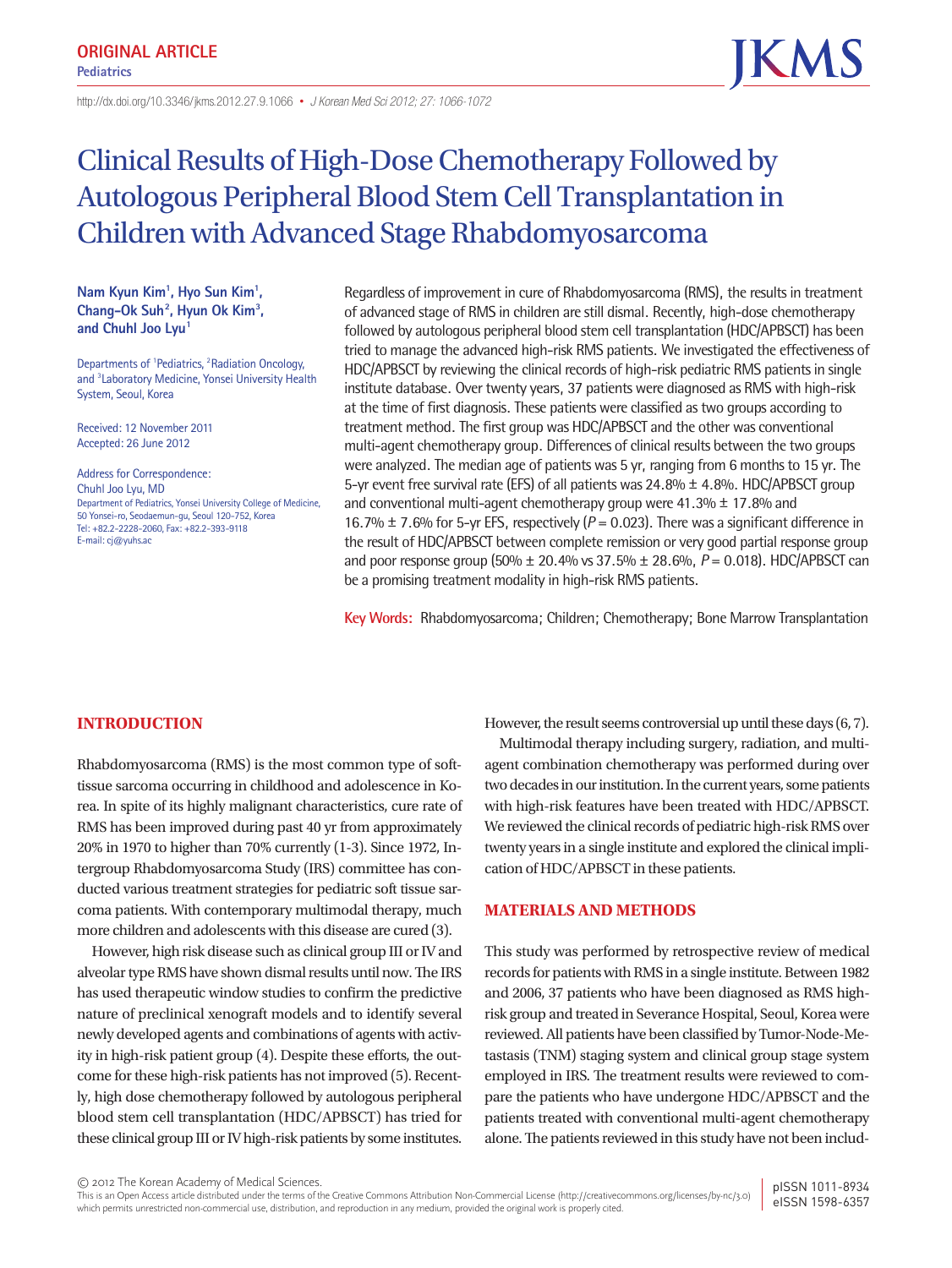ed in any other published reports.

The chemotherapeutic regimen composed with ifosfamide, carboplatin and etoposide (ICE) was used for hematopoietic stem cell mobilization in the patients with HDC/APBSCT. Serial subcutaneous injections of recombinant granulocyte colony stimulating factor (G-CSF) were given until recovery phase of chemotherapy. The peripheral blood stem cells were collected by continuous flow apheresis.

Criteria for high-risk RMS were as follows; Group III or IV patients at diagnosis by IRS clinical group stage system, and Stage III or IV disease by TNM staging. Especially, the patients with Group IV or Stage IV patients regardless of tumor site and size, embryonal histology over 10 yr old or all alveolar histology were classified to very high-risk group (8).

The patients treated with HDC/APBSCT were categorized as

Table 1. Clinical characteristics of patients enrolled in this study

good response group and poor response group according to radiographic measurement of disease after conventional multiagent chemotherapy. Patients with complete resolution of disease (complete resolution, CR) or decrease maximum perpendicular diameter of mass more than 50% (partial response, PR) were defined as good response group. Patients with increased diameter of mass or decreased diameter less than 50% were considered as poor response group.

All of these 37 patients were classified as high-risk RMS. Medical records of these high-risk patients were closely reviewed to analyze the relationship between treatment modality and outcome, retrospectively. We compared the effect of HDC/APBSCT between good response group and poor response group, also. Kaplan-Meier curve was generated to compare the 5-yr event free survival rate (EFS) of each group. The differences between

| Patient number | Age (yr)         | Sex                                                                                                        | Primary<br>site | Histologic<br>type | Stage                     | Group          | <b>PBSCT</b>             | Operation                | Radiation<br>Therapy     | Outcome | OS (yr)        |
|----------------|------------------|------------------------------------------------------------------------------------------------------------|-----------------|--------------------|---------------------------|----------------|--------------------------|--------------------------|--------------------------|---------|----------------|
| 1              | 3                | F                                                                                                          | GU              | Embryonal          | 3                         | 3              | $\overline{\phantom{a}}$ | $\! + \!\!\!\!$          | $\, +$                   | Dead    | 1              |
| $\overline{c}$ | $\overline{5}$   | M                                                                                                          | H&N             | Others             | $\mathfrak{S}$            | 3              |                          | $\overline{\phantom{a}}$ | $\qquad \qquad +$        | Alive   | 25.2           |
| 3              | $\overline{2}$   | F                                                                                                          | PM              | Embryonal          | $\overline{4}$            | $\overline{4}$ | $\sim$                   | $\bar{ }$                | $\ddot{}$                | Dead    | 0.75           |
| $\overline{4}$ | 11               | M                                                                                                          | H&N             | Alveolar           | 3                         | 3              | $\overline{a}$           | $\overline{\phantom{a}}$ | $\overline{+}$           | Dead    | 3.42           |
| 5              | $\overline{4}$   | M                                                                                                          | GU              | Embryonal          | 3                         | 3              | $\overline{\phantom{a}}$ | $\bar{ }$                | $^{+}$                   | Alive   | 19             |
| 6              | $\boldsymbol{9}$ | M                                                                                                          | Ext             | Alveolar           | $\overline{4}$            | $\overline{4}$ | $\overline{\phantom{a}}$ | $\qquad \qquad +$        | $\ddot{}$                | Dead    | 2.3            |
| $\overline{7}$ | 3                | F                                                                                                          | H&N             | Embryonal          | $\overline{4}$            | $\overline{4}$ | L.                       | Ĭ.                       | $\overline{a}$           | Dead    | 0.8            |
| $\,8\,$        | $\mathbf{1}$     | F                                                                                                          | GU              | Others             | $\mathfrak{Z}$            | $\mathfrak{Z}$ | $\overline{a}$           | $\overline{\phantom{a}}$ | $^{+}$                   | Dead    | 1.25           |
| 9              | $\overline{4}$   | F                                                                                                          | GU              | Embryonal          | 3                         | 3              | $\overline{\phantom{a}}$ | $\! + \!\!\!\!$          | $^{+}$                   | Dead    | 1.34           |
| 10             | 5                | M                                                                                                          | GU              | Embryonal          | 3                         | 3              | $\overline{\phantom{a}}$ | $\overline{\phantom{a}}$ | $\qquad \qquad +$        | Dead    | $\overline{2}$ |
| 11             | 3                | F                                                                                                          | H&N             | Embryonal          | 3                         | $\,$ 3         | $\sim$                   | $\overline{a}$           | $\ddot{}$                | Dead    | 1.92           |
| 12             | $\overline{c}$   | $\mathsf{M}% _{T}=\mathsf{M}_{T}\!\left( a,b\right) ,\ \mathsf{M}_{T}=\mathsf{M}_{T}\!\left( a,b\right) ,$ | GU              | Others             | $\mathfrak{S}$            | 3              | $\overline{\phantom{a}}$ | $\overline{\phantom{a}}$ | $^{+}$                   | Dead    | 1.4            |
| 13             | 5                | F                                                                                                          | H&N             | Embryonal          | 3                         | 3              | $\sim$                   | $\sim$                   | ÷,                       | Alive   | 19.2           |
| 14             | $\mathbf{1}$     | F                                                                                                          | T               | Alveolar           | $\overline{4}$            | $\overline{4}$ | $\overline{\phantom{a}}$ | $\overline{\phantom{a}}$ | $\qquad \qquad +$        | Dead    | 0.08           |
| 15             | 15               | F                                                                                                          | T               | Embryonal          | $\overline{4}$            | $\overline{4}$ | Ē,                       | $\overline{\phantom{0}}$ | $^{+}$                   | Dead    | 0.4            |
| 16             | $\mathbf{1}$     | ${\sf M}$                                                                                                  | GU              | Others             | $\mathfrak{Z}$            | 3              | $\overline{a}$           | $\bar{ }$                | $^{+}$                   | Dead    | $\mathbf{1}$   |
| 17             | 12               | M                                                                                                          | T               | Others             | $\overline{4}$            | $\overline{4}$ | $\bar{a}$                | $\sim$                   | ÷,                       | Dead    | 1.5            |
| 18             | $\overline{4}$   | M                                                                                                          | GU              | Embryonal          | 3                         | 3              | $\overline{\phantom{a}}$ | $+$                      | $\qquad \qquad +$        | Alive   | 9.8            |
| 19             | $\overline{4}$   | M                                                                                                          | PM              | Embryonal          | 3                         | 3              | $\bar{ }$                | ÷,                       | ÷,                       | Dead    | 0.6            |
| 20             | 10               | M                                                                                                          | <b>PM</b>       | Alveolar           | 3                         | 3              | $\overline{a}$           | $\overline{\phantom{a}}$ | $\overline{\phantom{a}}$ | Dead    | 1.2            |
| 21             | 12               | F                                                                                                          | GU              | Alveolar           | $\overline{4}$            | $\overline{4}$ | $\overline{\phantom{a}}$ | $\sim$                   | $\overline{a}$           | Dead    | 0.5            |
| 22             | $\mathbf{1}$     | ${\sf M}$                                                                                                  | GU              | Alveolar           | $\ensuremath{\mathsf{3}}$ | 3              | $\overline{\phantom{a}}$ | $\overline{\phantom{a}}$ | $\qquad \qquad +$        | Dead    | $\overline{4}$ |
| 23             | 12               | M                                                                                                          | PM              | Alveolar           | $\overline{4}$            | $\overline{4}$ | $\overline{\phantom{a}}$ | $\! + \!\!\!\!$          | $\ddot{}$                | Dead    | 0.7            |
| 24             | $\mathbf{1}$     | M                                                                                                          | T               | Others             | $\overline{4}$            | $\overline{4}$ | $\overline{\phantom{a}}$ | $\overline{\phantom{a}}$ | $\overline{\phantom{a}}$ | Dead    | 0.45           |
| 25             | 15               | ${\sf M}$                                                                                                  | Ext             | Alveolar           | $\overline{c}$            | $\overline{4}$ | $+$                      | $\qquad \qquad +$        | $\ddot{}$                | Dead    | 2.84           |
| 26             | $\overline{c}$   | $\mathsf{M}% _{T}=\mathsf{M}_{T}\!\left( a,b\right) ,\ \mathsf{M}_{T}=\mathsf{M}_{T}\!\left( a,b\right) ,$ | Ext             | Alveolar           | $\overline{2}$            | $\overline{4}$ | $\! +$                   | $\overline{\phantom{a}}$ | $\qquad \qquad +$        | Dead    | 4.25           |
| 27             | $\overline{7}$   | M                                                                                                          | H&N             | Alveolar           | $\overline{4}$            | $\overline{4}$ | $+$                      | $\sim$                   | ÷,                       | Alive   | 9.55           |
| 28             | 15               | F                                                                                                          | T               | Alveolar           | $\overline{4}$            | $\overline{4}$ | $+$                      | $\overline{\phantom{a}}$ | $^{+}$                   | Dead    | $\mathbf{1}$   |
| 29             | 3                | ${\sf M}$                                                                                                  | H&N             | Embryonal          | 3                         | 3              | $+$                      | $^+$                     | $^{+}$                   | Alive   | 4.37           |
| 30             | $\overline{c}$   | F                                                                                                          | H&N             | Alveolar           | $\overline{4}$            | $\overline{4}$ | $\! +$                   | $\bar{ }$                | $\qquad \qquad -$        | Alive   | 5.1            |
| 31             | 6                | M                                                                                                          | <b>PM</b>       | Embryonal          | $\overline{4}$            | $\overline{4}$ | $+$                      | ÷,                       | $\ddot{}$                | Alive   | 4.2            |
| 32             | $\mathbf{1}$     | F                                                                                                          | Τ               | Alveolar           | $\overline{4}$            | $\overline{4}$ | $^+$                     | $\overline{\phantom{a}}$ | $\qquad \qquad +$        | Dead    | $\overline{2}$ |
| 33             | 11               | F                                                                                                          | Τ               | Embryonal          | $\overline{4}$            | $\overline{4}$ | $^{+}$                   | $^+$                     | $^{+}$                   | Dead    | 1.8            |
| 34             | 14               | F                                                                                                          | T               | Alveolar           | $\overline{4}$            | $\overline{4}$ | $+$                      | $\overline{\phantom{a}}$ | $\overline{+}$           | Dead    | $\mathbf{1}$   |
| 35             | 6                | F                                                                                                          | T               | Alveolar           | 4                         | $\overline{4}$ | $^{+}$                   | $^+$                     | $^{+}$                   | Alive   | 1.7            |
| 36             | 14               | M                                                                                                          | Ext             | Embryonal          | $\overline{4}$            | $\overline{4}$ |                          | $\boldsymbol{+}$         | $\overline{+}$           | Alive   | 2.5            |
| 37             | 12               | F                                                                                                          | Ext             | Alveolar           | 4                         | 4              | $^{+}$                   | $^{+}$                   | $^{+}$                   | Alive   | 1              |

H&N, Head and neck; PM, Parameningeal; GU, Genitourinary; Ext, Extremity; T, Trunk; OS, overall survival.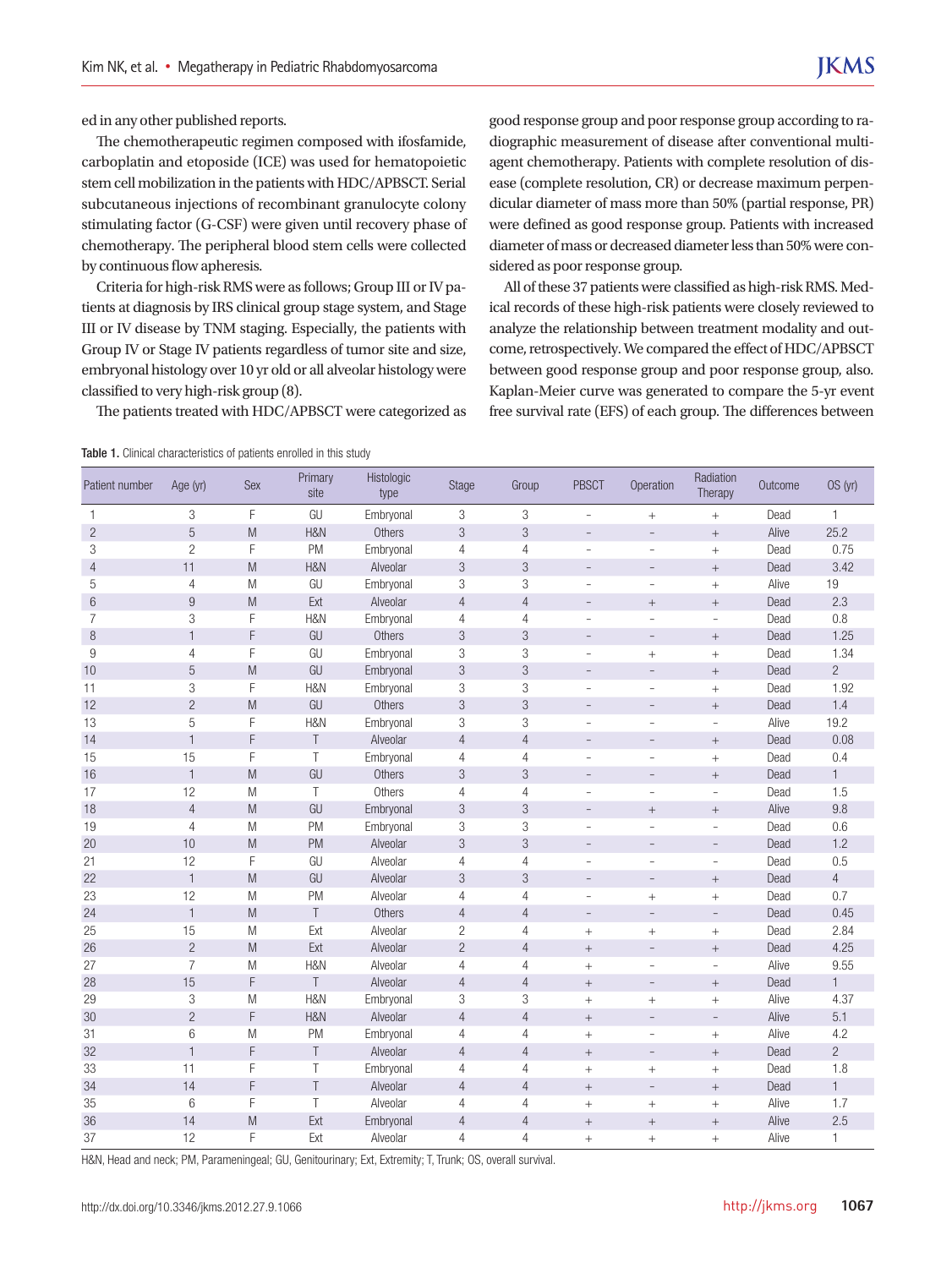groups were analyzed using univariate analysis with the log-rank test. The differences of the mean between the two groups were analyzed by Student's t-test. A *P* value less than 0.05 was regarded as statistically significant. Toxicities were reviewed by the Eastern Cooperative Oncology Group (ECOG) common toxicity criteria for all patients.

## **Ethics statement**

Retrospective review of database in this study was approved by the institutional review board of the Yonsei University Health System, Severance Hospital (Approval No., 4-2011-0655). The informed consent was exempted by the board.

# **RESULTS**

## **Patient characteristics**

The clinical characteristics of the patients are summarized in Table 1. All the thirty-seven patients were diagnosed as RMS clinical group III or IV. The median age of patients was 5 yr (range; 6 months-15 yr). Seventeen patients were female and other 20 patients were male. Twenty four patients were treated with the conventional multi-agent chemotherapy while other thirteen patients were treated with HDC/APBSCT. Local treatment of disease included operation or radiation therapy. Eleven patients have undergone cytoreductive surgery as a local treatment, and 28 patients received radiotherapy as a local treatment. The modality of local treatment was chosen by clinical situation of each patient.

The differences of clinical manifestation between conventional multi-agent chemotherapy group and HDC/APBSCT group are shown in Table 2. The age of patients in each group was 5.9 ± 4.3 yr and  $8.7 \pm 5.3$  yr which was not statistically different ( $P =$ 0.084). The most frequent primary site was genitourinary area

|  | Table 2. Differences of clinical characteristics between Group 1 and Group 2 |  |
|--|------------------------------------------------------------------------------|--|
|--|------------------------------------------------------------------------------|--|

| Parameters                    | Group 1 ( $n = 24$ )       | Group 2 ( $n = 13$ )     |
|-------------------------------|----------------------------|--------------------------|
| Age (yr)                      | $5.9 + 4.3$                | $8.7 + 5.3$              |
| Most frequent primary site    | Genitourinary ( $n = 10$ ) | Trunk ( $n = 5$ )        |
| Most frequent histologic type | Embryonal ( $n = 11$ )     | Alveolar ( $n = 9$ )     |
| TNM stage                     | III (n = 15), IV (n = 9)   | III (n = 1), IV (n = 10) |
| Clinical group                | III (n = 15), IV (n = 9)   | III (n = 1), IV (n = 12) |
|                               |                            |                          |

M, male; F, female; TNM, tumor-node-metastasis.

| <b>Table 3.</b> Proportion of patients according to histology and primary site $(n=37)$ |  |
|-----------------------------------------------------------------------------------------|--|
|-----------------------------------------------------------------------------------------|--|

in conventional multi-agent chemotherapy group (group 1) and trunk area in HDC/APBSCT group (group 2). And the most frequent histologic type was embryonal type in group 1 and alveolar type in group 2.

The proportion of patients according to primary site at diagnosis and histological findings are shown in Table 3. Fifteen patients were embryonal type (41%) and sixteen patients were alveolar type (43%). The patients with embryonal type were usually clinical group III. On the contrary, the patients with alveolar type were mainly clinical group IV patients. The proportion of alveolar type in this study was more than generally reported proportion of overall RMS patients (9). Other histology included undifferentiated and pleomorphic types. There was no botryoidal type.

The clinical characteristics of the patients undergone HDC/ APBSCT are summarized in Table 4. Thirteen patients were treated with HDC/APBSCT, and the clinical group of patients at the time of diagnosis was group IV, except 1 patient (patient num-

Table 4. Patients treated with high-dose chemotherapy and autologous peripheral blood stem cell transplantation

| Patient number | Group at<br>diagnosis | Status at<br><b>SCT</b> | <b>HDC</b><br>regimens | Outcome                   |
|----------------|-----------------------|-------------------------|------------------------|---------------------------|
| 25             | IV                    | CR                      | TBI-EM                 | Progressive disease       |
| 26             | IV                    | <b>VGPR</b>             | <b>CEM</b>             | Relapse                   |
| 27             | IV                    | PR                      | <b>CEM</b>             | No evidence of<br>disease |
| 28             | IV                    | <b>PD</b>               | <b>TBI-EM</b>          | Partial response          |
| 29             | $\mathbb{I}$          | CR                      | <b>CEM</b>             | No evidence of<br>disease |
| 30             | IV                    | <b>CR</b>               | <b>CEM</b>             | No evidence of<br>disease |
| 31             | IV                    | CR                      | CCE                    | Relapse                   |
| 32             | IV                    | <b>VGPR</b>             | <b>CCM</b>             | Progressive disease       |
| 33             | IV                    | PR                      | <b>CEM</b>             | Progressive disease       |
| 34             | IV                    | <b>PR</b>               | Cy-Mel-TBI             | Progressive disease       |
| 35             | IV                    | C <sub>R</sub>          | <b>CEM</b>             | No evidence of<br>disease |
| 36             | IV                    | <b>VGPR</b>             | <b>CEM</b>             | Relapse                   |
| 37             | IV                    | C <sub>R</sub>          | <b>CEM</b>             | No evidence of<br>disease |

SCT, stem cell transplantation; CR, complete remission; VGPR, very good partial response; PR, partial response; PD, Progression disease; HDC, high dose chemotherapy; TBI-EM, total body irradiation-etopocide-melphalan; CEM, cyclophoaphamide-etoposide-melphalan; CCE, cyclophosphamide-carboplatin-etoposide; Cy-Mel-TBI, cyclophoaphamide-melphalan-total body irradiation.

|               |           | Embryonal ( $n = 15, 41\%$ ) | Alveolar ( $n = 16, 54\%$ ) |          |           | Others ( $n = 6, 16\%$ ) |  |
|---------------|-----------|------------------------------|-----------------------------|----------|-----------|--------------------------|--|
| <b>Sites</b>  | Group III | Group IV                     | Group III                   | Group IV | Group III | Group IV                 |  |
| Head and neck |           |                              |                             |          |           | -                        |  |
| Parameningeal |           |                              |                             |          |           |                          |  |
| Genitourinary |           | -                            |                             |          |           |                          |  |
| Extremity     |           |                              |                             |          |           |                          |  |
| Trunk         |           |                              |                             |          |           |                          |  |
| Total         |           |                              |                             | 13       |           |                          |  |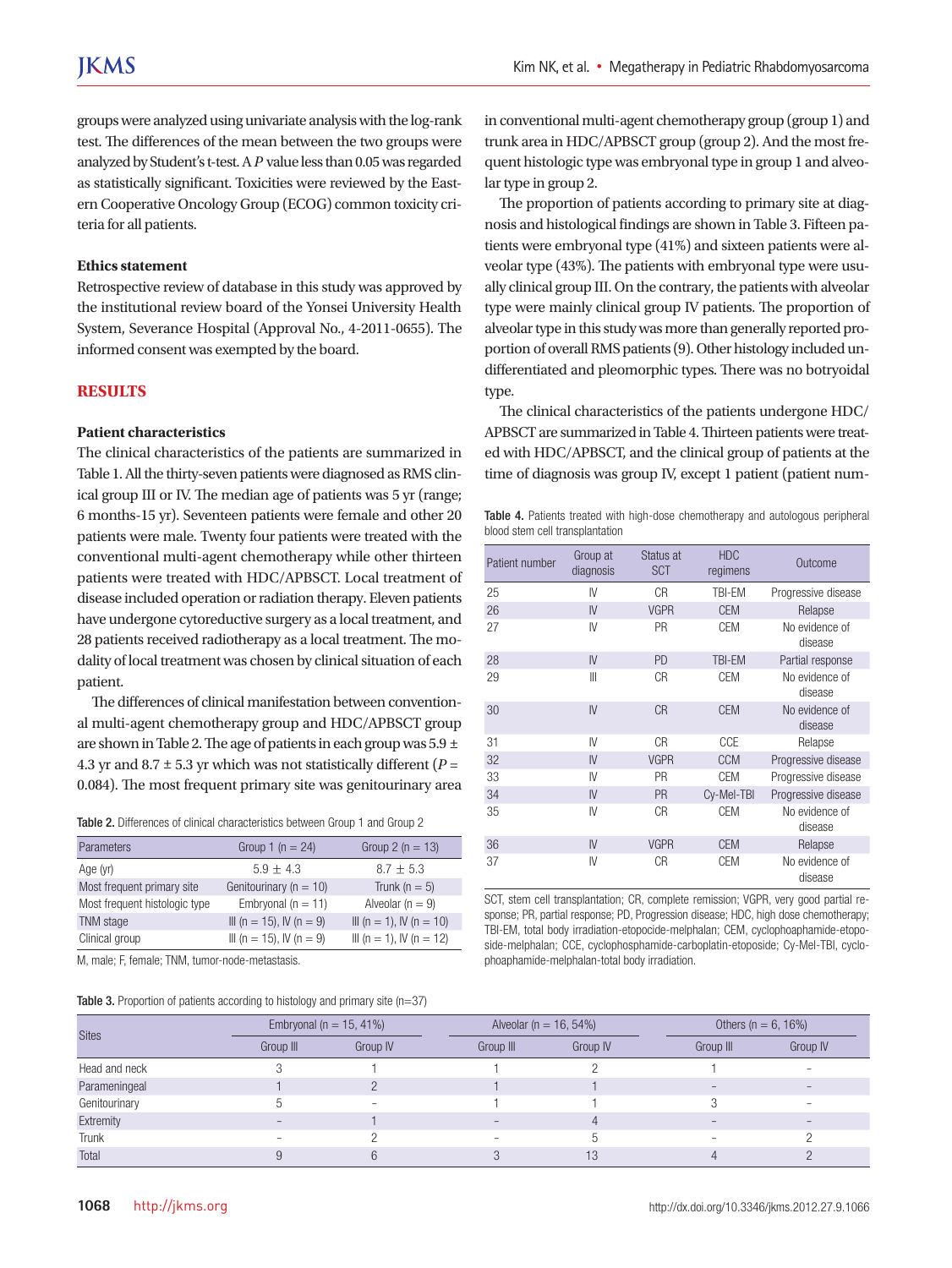ber 29). Nine patients had showed very good partial response or complete remission before HDC/APBSCT. The patients with relapse after HDC/APBSCT undergone salvage treatment consisted with radiation therapy and ICE based chemotherapy. The conditioning regimens for HDC/APBSCT varied as shown in Table 4.

#### **Toxicity**

There was no patient who died of toxicity directly related to HDC/ APBSCT. However, every patient had grade III or IV hematologic complications such as thrombo-cytopenia or neutropenia. These hematologic complications were shown in either conventional chemotherapy or HDC/APBSCT without difference. There was one case of treatment related mortality in the conventional chemotherapy group. A 12 yr-old male patient (patient number 23) was treated with multi-agent chemotherapy of ICE. After 6 cycles of scheduled chemotherapy, the patient failed to recover from myelosuppression and died due to invasive bacterial infection.

### **Survival and outcomes**

The overall survival rate of all patients reviewed in this study is shown in Fig. 1A. The 5-yr EFS was  $24.8\% \pm 4.8\%$ . The patients with HDC/APBSCT showed higher EFS than conventional chemotherapy group. The 5-yr EFS of each group were  $41.3\% \pm 17.8\%$ and 16.7% ± 7.6%, respectively. As shown in Fig. 1B, *P* value was 0.023 and median follow-up duration was 7.3 yr. Fig. 1C shows the difference of EFS that had been in complete remission or very good partial response versus partial response, which means poor response to conventional multi-agent chemotherapy. The 5-yr EFS was better in the patients who had achieved complete remission or very good partial response  $(50.0\% \pm 20.4\%)$  than in patients with partial response or disease progression (37.5% ± 28.6%) at the time of HDC/APBSCT. The 5-yr EFS difference was statistically significantly between two groups (*P* = 0.018). The 5-yr EFS according to treatment method in very high-risk group are shown in Fig. 1D. In this group, the difference of survival rate between HDC/APBSCT group (12 patients) and conventional chemotherapy group (9 patients) was statistically significant ( $P < 0.001$ ). The 5-yr EFS was  $32.3\% \pm 18.4\%$  for HDC/



Fig. 1. Event-free survival rates. Patients with advanced rhabdomyosarcoma (A). Patients with high risk rhabdomyosarcoma, according to high dose chemotherapy and autologous peripheral blood stem cell transplantation or not (B) the status at the time of hematopoietic stem cell transplantation (C) high dose chemotherapy and autologous peripheral blood stem cell transplantation or not (D).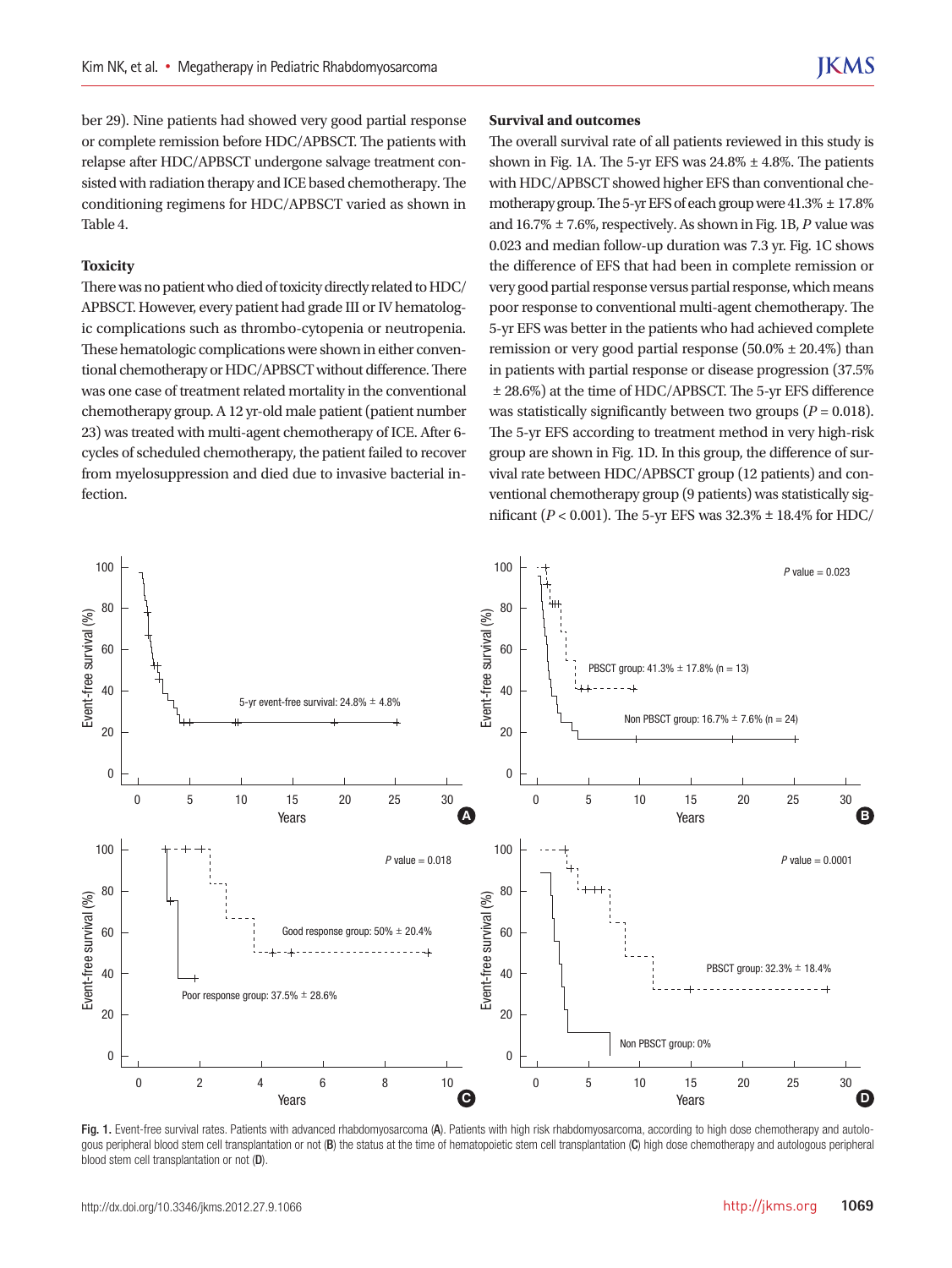APBSCT group and 0% for conventional chemotherapy group.

## **DISCUSSION**

Chemotherapy plays critical role in treatment of advanced stage RMS, because RMS is chemosensitive. Until now, several effective multi-agent chemotherapies were studied (10, 11). Van Winkle and his coworkers reported the Children's Cancer Group (CCG) experience of combination chemotherapy regimen consisted with ICE (12). The overall response rate of 97 enrolled patients was 51% (27% complete response). After that report, conventional multi-agent chemotherapy in RMS was well established and considered as standard therapy. Finding and investigating the most effective combination of multi-agent chemotherapeutic agent is still the main stream to improve survival rate of highrisk RMS patients. However, poor treatment results for these patients were reported until now (4, 5). Therefore, HDC/APBSCT, a new treatment option for these patients has been in controversy effect and safety (6, 7). This study was performed to clarify the issue of safety of HDC/APBSCT.

The 5-yr EFS of all 37 patients was  $24.8\% \pm 4.8\%$ . It means that the patients reviewed in this study were classified as poor prognosis group. However, the patients undergone HDC/APBSCT had shown better prognosis than the other group. The EFS of these patients was  $41.3\% \pm 17.8\%$ . One of the important factors to decide whether to do HDC/APBSCT is the response to conventional multi-agent chemotherapy before HDC/APBSCT. The patients with complete remission or very good partial response had better prognosis than patients with poor response to conventional multi-agent chemotherapy before HDC/APBSCT. As mentioned, the high-risk patients with good response to conventional chemotherapy had much more longer survival rate than poor response patients (5-yr EFS was  $50.0\% \pm 20.4\%$ ). All the patients included in this study showed various pathologic types, and they were divided into patients who received surgery and those who did not. Considering all these factors, we performed a multivariate analysis. However, because the number of patients were too small, the results were not statistically significant.

At the time of diagnosis, far advanced patients who were classified to very high-risk patient may have no treatment option except systemic multi-agent chemotherapy. For these patients, HDC/APBSCT might be an only chance to cure. Because our study was not prospective, double blinded and controlled, our data may have selection bias. Therefore, to make a more worthy information, prospective controlled study will be needed. However, depending on these data, we can conclude that HDC/APB-SCT must be considered in very high-risk or far advanced RMS patients to cure their disease. For very high-risk patients, effective and powerful local treatment methods such as radiation or operation cannot be performed. Therefore, HDC/APBSCT will be an important treatment option. However, preference towards HDC/APBSCT may lead to over treatment. The long-term complication and quality of life of patients who have undergone HDC/ APBSCT is not confirmed yet. We must decide to treat with HDC/ APBSCT under careful consideration. Patient who are eligible for multi-modality of treatment must be treated with multi-modal therapy before being considered as a candidate for HDC/APB-SCT.

In spite of establishment of effective conventional multi-agent chemotherapy, many advanced stage high-risk RMS show poor response to usual dose chemotherapy. Children with metastatic disease at presentation, those older than 10-yr old or bone and bone marrow metastasis, had poorer outcome. This may show that high-dose chemotherapy may have a key role in these patients (13). Therefore, not only patients with good response to usual dosage multi-agent chemotherapy but also patients with poor response to conventional chemotherapy can be a candidate for HDC/APBSCT. In our study, EFS in HDC/APBSCT group was higher than that of conventional multi-agent chemotherapy group.

Several previous studies have shown the clinical effectiveness and survival advantages in advanced high risk RMS patients with HDC/APBSCT (13-18). It is very important to decide whether RMS patient will undergo HDC/APBSCT or not. Matsubara and his colleagues reported a single institute experience about HDC/ APBSCT in high risk RMS patients. They emphasized that highrisk RMS patients who had good response to multi-agent combination chemotherapy will have a good treatment result with HDC/APBSCT (14). On the contrary, RMS patients with refractory to conventional chemotherapy would show response to HDC/APBSCT. There was a case report on a 17 yr-old girl with refractory RMS after conventional chemotherapy who achieved partial remission after HDC/APBSCT (15). In our study, about 25% of patients with poor response to conventional multi-agent chemotherapy showed efficacy to HDC/APBSCT. It means that HDC/APBSCT can be a treatment option in these extremely hopeless patents.

The patients with good response to conventional chemotherapy may be considered as a candidate for HDC/APBSCT group. However, the patients with relatively poor response to conventional multi-agent chemotherapy may not be considered as a candidate for treatment because of the high cost and uncertain effect of HDC/APBSCT. Some decades ago, HDC/APBSCT had relatively high treatment related mortalities. This was because, there were not enough conservative treatment methods that were available, such as G-CSF. However, currently, vast methods in conservative management has improved, which resulted in a relatively safer environment for HDC/APBSCT. Therefore, HDC/ APBSCT in patients refractory to conventional multi-agent chemotherapy may be possible, therefore it is necessary to conduct a randomized-controlled prospective trial in this group of patients.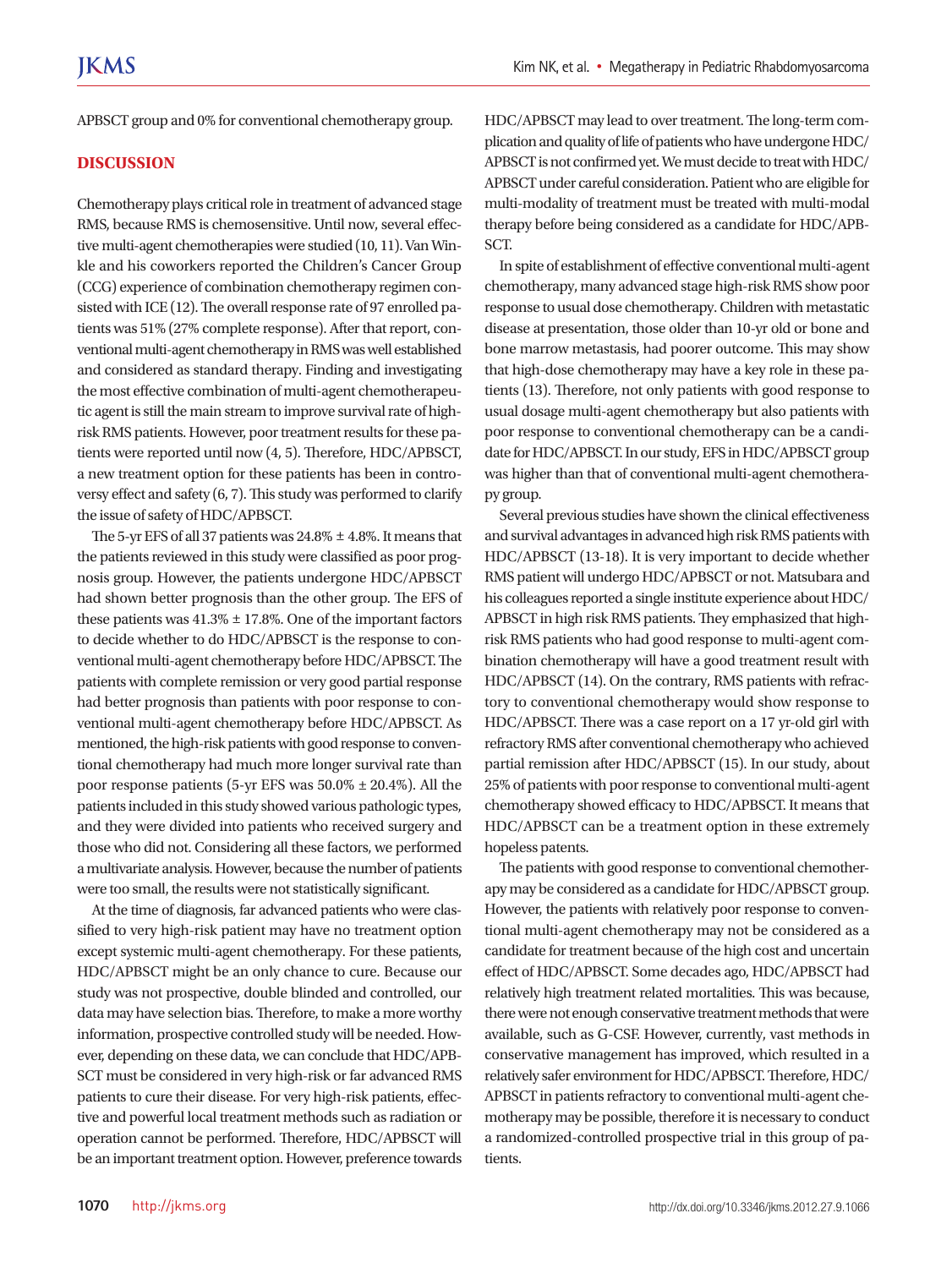However, HDC/APBSCT is not always effective and safe. As the dose of chemotherapeutic agent increase, the effectiveness and toxicity are elevated together (17, 18). Therefore, regimen related toxicity must be considered to patients when planning HDC/APBSCT. Cancer cell contamination or resistance to highdose chemotherapy can be a problem for HDC/APBSCT. Some patients with stage IV alveolar RMS who have experienced relapse were reported to have poor response to HDC/APBSCT (19). It must be considered to the high-risk RMS patient that regimen related toxicity, pre-transplantation conditioning regimen, stem cell source, cancer cell contamination for the autologous stem cell transplantation. Studies in management of long term complication and quality of life in patient with HDC/APBSCT will be needed.

Recently, other target therapy for high-risk RMS has been investigated. Topoisomerase-I and monoclonal antibody such as 8H9 will be a new window of opportunity for treatment of RMS (8, 20). It is important not only to treat RMS and reach complete remission, but also to prevent recurrence of the disease. There are some known methods which may prevent metastasis and recurrence of the disease. All-trans retinoic acid is known to be blocker of tumor recurrence and metastasis (21).

HDC/APBSCT seems to achieve prolonged remission in pediatric high-risk RMS. It may be considered as a treatment option in high-risk RMS patients who are in complete remission or who show very good partial response following conventional chemotherapy. In conclusion, HDC/APBSCT will be a promising treatment modality in high-risk RMS patients for its tolerable treatment related toxicity and effectiveness.

# **ACKOWLEDGMENTS**

The authors thank to Su-Jin Park, Division of Pediatric Cardiology, Severans Cardiovascular Hospital, Yonsei University Health System for language consultation.

#### **REFERENCES**

- 1. Maurer HM, Beltangady M, Gehan EA, Crist W, Hammond D, Hays DM, Heyn R, Lawrence W, Newton W, Ortega J, et al. *The Intergroup Rhabdomyosarcoma Study-I. A final report. Cancer 1988; 61: 209-20.*
- 2. Maurer HM, Gehan EA, Beltangady M, Crist W, Dickman PS, Donaldson SS, Fryer C, Hammond D, Hays DM, Herrmann J, et al. *The Intergroup Rhabdomyosarcoma Study-II. Cancer 1993; 71: 1904-22.*
- 3. Crist W, Gehan EA, Ragab AH, Dickman PS, Donaldson SS, Fryer C, Hammond D, Hays DM, Herrmann J, Heyn R, et al. *The Third Intergroup Rhabdomyosarcoma Study. J Clin Oncol 1995; 13: 610-30.*
- 4. Raney RB, Anderson JR, Barr FG, Donaldson SS, Pappo AS, Qualman SJ, Wiener ES, Maurer HM, Crist WM. *Rhabdomyosarcoma and undifferentiated sarcoma in the first two decades of life: a selective review of intergroup rhabdomyosarcoma study group experience and rationale for Intergroup Rhabdomyosarcoma Study V. J Pediatr Hematol Oncol 2001;*

*23: 215-20.*

- 5. Breneman JC, Lyden E, Pappo AS, Link MP, Anderson JR, Parham DM, Qualman SJ, Wharam MD, Donaldson SS, Maurer HM, et al. *Prognostic factors and clinical outcomes in children and adolescents with metastatic rhabdomyosarcoma--a report from the Intergroup Rhabdomyosarcoma Study IV. J Clin Oncol 2003; 21: 78-84.*
- 6. Baker KS, Anderson JR, Link MP, Grier HE, Qualman SJ, Maurer HM, Breneman JC, Wiener ES, Crist WM. *Benefit of intensified therapy for patients with local or regional embryonal rhabdomyosarcoma: results from the Intergroup Rhabdomyosarcoma Study IV. J Clin Oncol 2000; 18: 2427-34.*
- 7. Nath SV, Prince HM, Choong PF, Toner GC. *Durable remissions are rare following high dose therapy with autologous stem cell transplantation for adults with "paediatric" bone and soft tissue sarcomas. Int Semin Surg Oncol 2005; 2: 12.*
- 8. Breitfeld PP, Meyer WH. *Rhabdomyosarcoma: new windows of opportunity. Oncologist 2005; 10: 518-27.*
- 9. Pizzo PA, Poplack DG. *Principles and practice of pediatric oncology. 5th ed. Philadelphia: Lippincott Williams & Wilkins, 2006, p976.*
- 10. Arndt C, Tefft M, Gehan E, Anderson J, Jenson M, Link M, Donaldson S, Breneman J, Wiener E, Webber B, et al. *A feasibility, toxicity, and early response study of etoposide, ifosfamide, and vincristine for the treatment of children with rhabdomyosarcoma: a report from the Intergroup Rhabdomyosarcoma Study (IRS) IV pilot study. J Pediatr Hematol Oncol 1997; 19: 124-9.*
- 11. Arndt CA, Nascimento AG, Schroeder G, Schomberg PJ, Neglia JP, Sencer SF, Silberman TL, Moertel CL, Tillisch JK, Miser JS. *Treatment of intermediate risk rhabdomyosarcoma and undifferentiated sarcoma with alternating cycles of vincristine/doxorubicin/cyclophosphamide and etoposide/ifosfamide. Eur J Cancer 1998; 34: 1224-9.*
- 12. Van Winkle P, Angiolillo A, Krailo M, Cheung YK, Anderson B, Davenport V, Reaman G, Cairo MS. *Ifosfamide, carboplatin, and etoposide (ICE) reinduction chemotherapy in a large cohort of children and adolescents with recurrent/refractory sarcoma: the Children's Cancer Group (CCG) experience. Pediatr Blood Cancer 2005; 44: 338-47.*
- 13. Atra A, Pinkerton R. *High-dose chemotherapy in soft tissue sarcoma in children. Crit Rev Oncol Hematol 2002; 41: 191-6.*
- 14. Matsubara H, Makimoto A, Higa T, Kawamoto H, Takayama J, Ohira M, Yokoyama R, Beppu Y, Takaue Y. *Possible benefits of high-dose chemotherapy as intensive consolidation in patients with high-risk rhabdomyosarcoma who achieve complete remission with conventional chemotherapy. Pediatr Hematol Oncol 2003; 20: 201-10.*
- 15. Misawa A, Hosoi H, Tsuchiya K, Iehara T, Sawada T, Sugimoto T. *Regression of refractory rhabdomyosarcoma after allogeneic stem-cell transplantation. Pediatr Hematol Oncol 2003; 20: 151-5.*
- 16. Williams BA, Williams KM, Doyle J, Stephens D, Greenberg M, Malkin D, Pappo AS. *Metastatic rhabdomyosarcoma: a retrospective review of patients treated at the hospital for sick children between 1989 and 1999. J Pediatr Hematol Oncol 2004; 26: 243-7.*
- 17. Hale GA. *Autologous hematopoietic stem cell transplantation for pediatric solid tumors. Expert Rev Anticancer Ther 2005; 5: 835-46.*
- 18. Ek ET, Choong PF. *The role of high-dose therapy and autologous stem cell transplantation for pediatric bone and soft tissue sarcomas. Expert Rev Anticancer Ther 2006; 6: 225-37.*
- 19. Doelken R, Weigel S, Schueler F, Doelken G, Beck JF. *Poor outcome of*